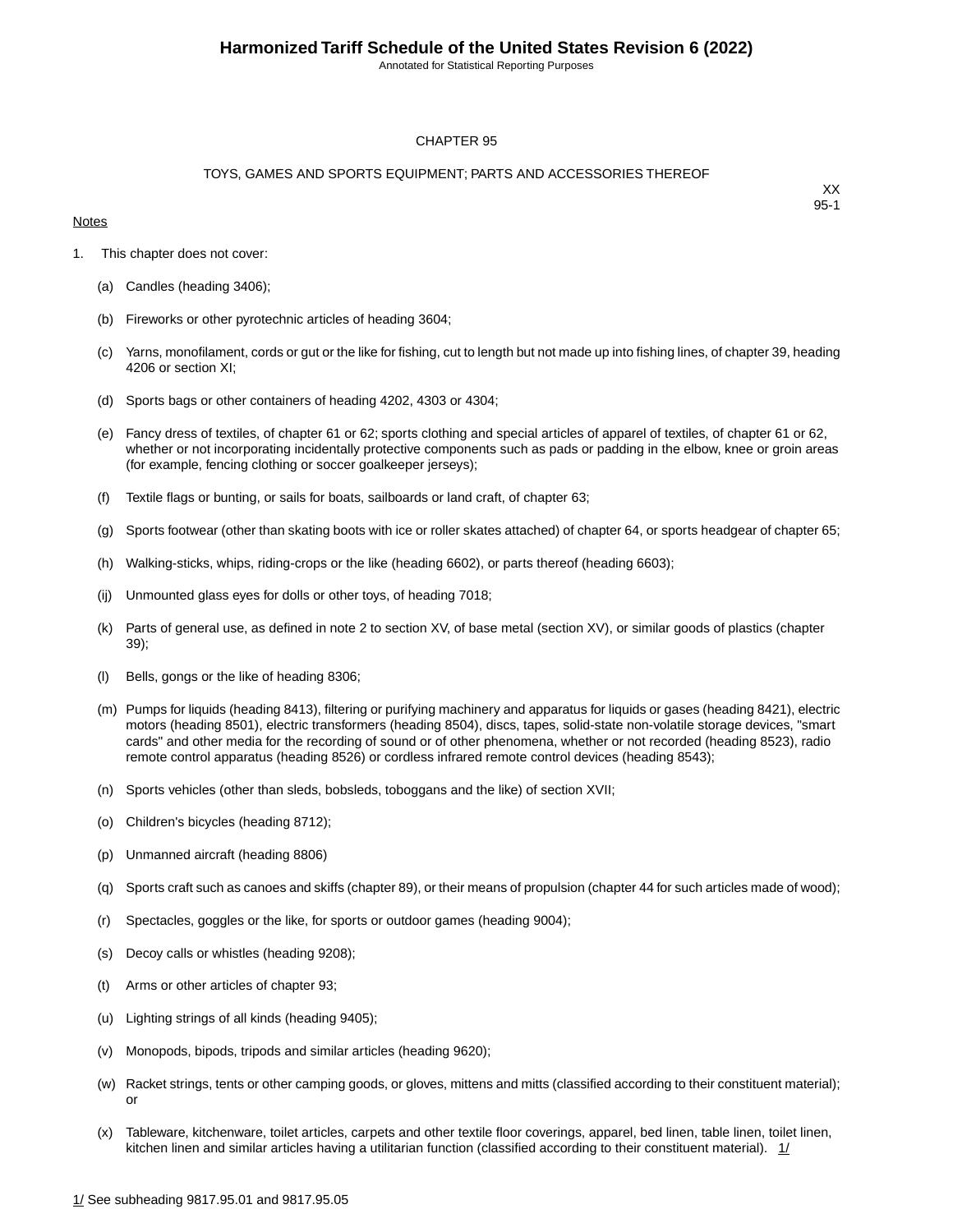Annotated for Statistical Reporting Purposes

Notes (con.) XX 95-2

- 2. This chapter includes articles in which natural or cultured pearls, precious or semiprecious stones (natural, synthetic or reconstructed), precious metal or metal clad with precious metal constitute only minor constituents.
- 3. Subject to note 1 above, parts and accessories which are suitable for use solely or principally with articles of this chapter are to be classified with those articles.
- 4. Subject to the provisions of Note 1 above, heading 9503 applies, *inter alia*, to articles of this heading combined with one or more items, which cannot be considered as sets under the terms of General Interpretative Rule 3(b), and which, if presented separately, would be classified in other headings, provided the articles are put up together for retail sale and the combinations have the essential character of toys.
- 5. Heading 9503 does not cover articles which, on account of their design, shape or constituent material, are identifiable as intended exclusively for animals, for example, "pet toys" (classification in their own appropriate heading).
- 6. For the purposes of heading 9508:
	- (a) The expression "amusement park rides" means a device or combination of devices or equipment that carry, convey, or direct a person or persons over or through a fixed or restricted course, including watercourses, or within a defined area for the primary purpose of amusement or entertainment. Such rides may be combined within an amusement park, theme park, water park or fairground.These amusement park rides do not include equipment of a kind commonly installed in residences or playgrounds;
	- (b) The expression "water park amusements" means a device or combination of devices or equipment that are characterized by a defined area involving water, with no purposes built path. Water park amusements only include equipment designed specifically for water parks; and
	- (c) The expression "fairground amusements" means games of chance, strength or skill, which commonly employ an operator or attendant and may be installed in permanent buildings or independent concession stalls. Fairground amusements do not include equipment of heading 9504.

This heading does not include equipment more specifically classified elsewhere in the tariff schedule.

#### Subheading Note

- 1. Subheading 9504.50 covers:
	- (a) Video game consoles from which the image is reproduced on a television receiver, a monitor or other external screen or surface; or
	- (b) Video game machines having a self-contained video screen, whether or not portable.

This subheading does not cover video game consoles or machines operated by coins, banknotes, bank cards, tokens or by any other means of payment (subheading 9504.30).

#### **Statistical note**

1. In heading 9503, classification is based on the youngest age for which the product is intended. For example, an item labeled "For ages 2–5" would be appropriately classified in the "Under 3 years of age" category. Parts and accessories, if not specifically labeled for a specific age, should be classified under the age designation that would be applicable to the finished retail product of which it is a component or in which it is incorporated.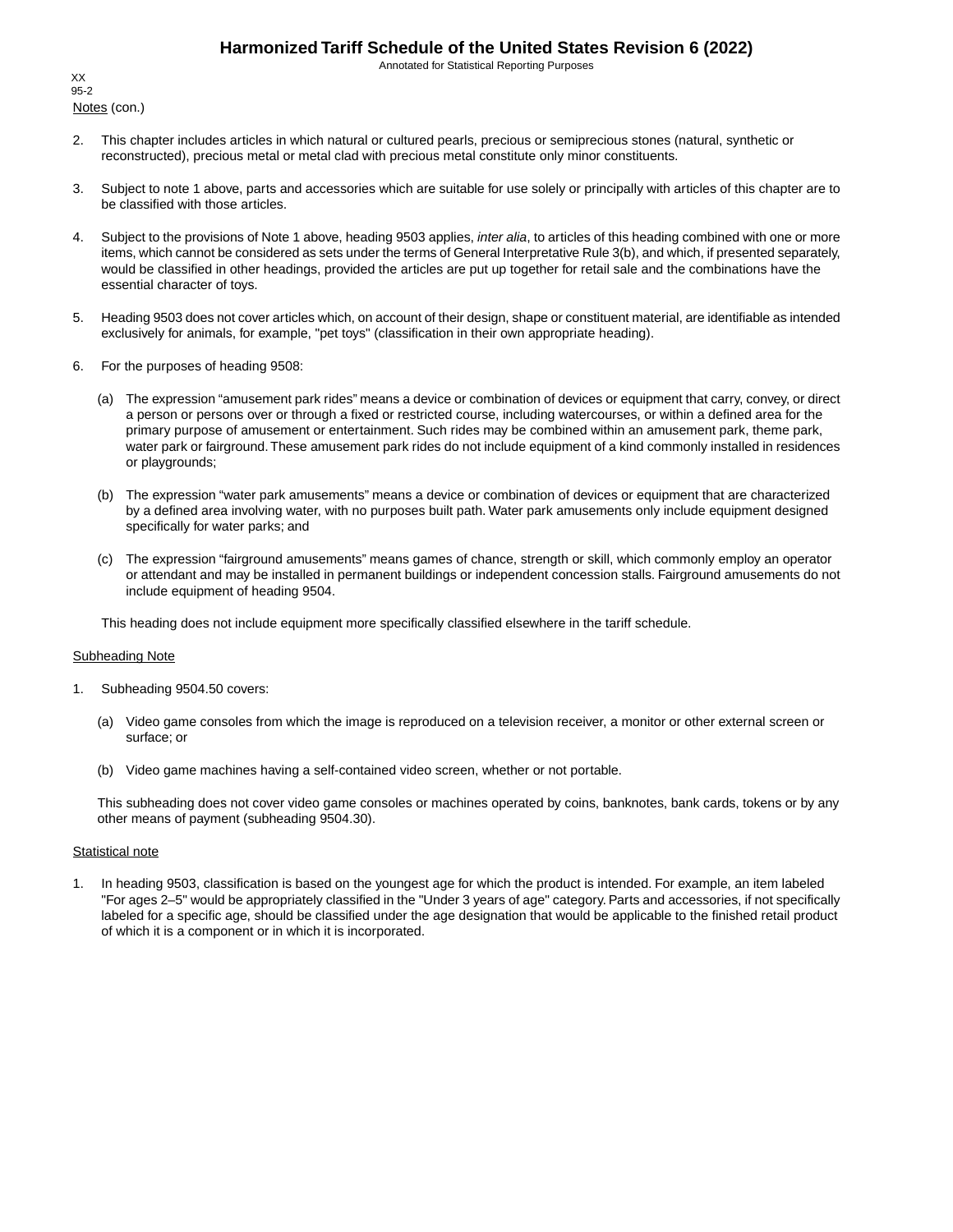Annotated for Statistical Reporting Purposes

| Heading/                 | Stat.                                     |                                                                                                                                                                                                                                                                                                                                                                                                                                                                                                            | Unit                |                 | Rates of Duty |                       |
|--------------------------|-------------------------------------------|------------------------------------------------------------------------------------------------------------------------------------------------------------------------------------------------------------------------------------------------------------------------------------------------------------------------------------------------------------------------------------------------------------------------------------------------------------------------------------------------------------|---------------------|-----------------|---------------|-----------------------|
|                          |                                           |                                                                                                                                                                                                                                                                                                                                                                                                                                                                                                            |                     |                 | $\mathbf{1}$  |                       |
| Subheading<br>9503.00.00 | Suf-<br>fix<br>11<br>13<br>71<br>73<br>90 | Article Description<br>Tricycles, scooters, pedal cars and similar wheeled toys; dolls'<br>carriages; dolls, other toys; reduced-scale ("scale") models<br>and similar recreational models, working or not; puzzles of all<br>"Children's products" as defined in 15 U.S.C. § 2052:<br>Inflatable toy balls, balloons and punchballs, of rubber:<br>Labeled or determined by importer as intended for<br>use by persons:<br>Other:<br>Labeled or determined by importer as intended for<br>use by persons: | of<br>Quantity<br>. | General<br>Free | Special       | $\overline{2}$<br>70% |
|                          |                                           |                                                                                                                                                                                                                                                                                                                                                                                                                                                                                                            |                     |                 |               |                       |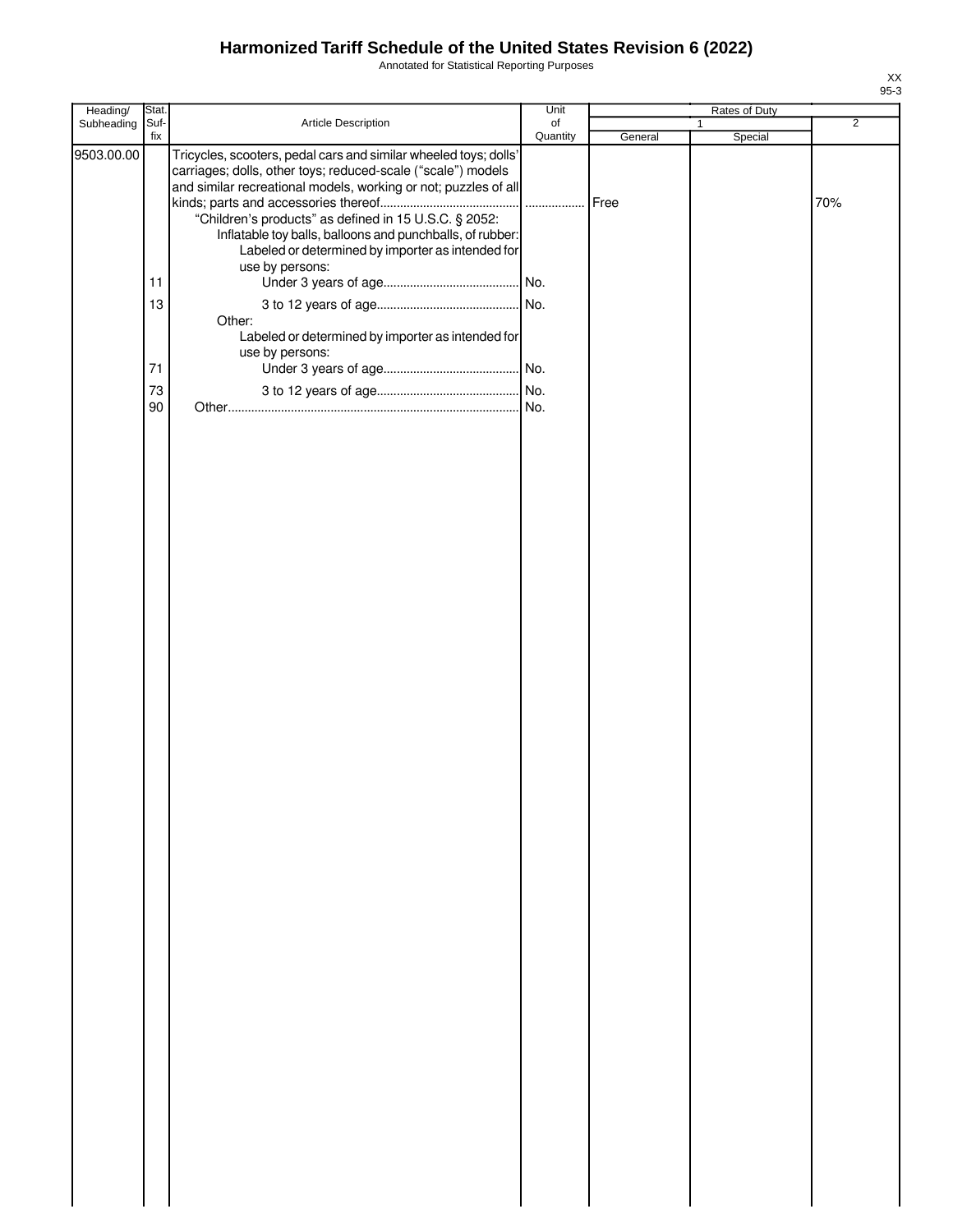Annotated for Statistical Reporting Purposes

| Heading/                      | Stat.       |                                                                                                                                                                                                                                                                                                                                                                                                                           | Unit                  |                    | Rates of Duty |                     |
|-------------------------------|-------------|---------------------------------------------------------------------------------------------------------------------------------------------------------------------------------------------------------------------------------------------------------------------------------------------------------------------------------------------------------------------------------------------------------------------------|-----------------------|--------------------|---------------|---------------------|
| Subheading                    | Suf-<br>fix | <b>Article Description</b>                                                                                                                                                                                                                                                                                                                                                                                                | of<br>Quantity        | General            | 1<br>Special  | $\overline{2}$      |
| 9504<br>9504.20<br>9504.20.20 | 00          | Video game consoles and machines, table or parlor games,<br>including pinball machines, billiards, special tables for casino<br>games and automatic bowling equipment, amusement<br>machines operated by coins, banknotes, bank cards, tokens<br>or by any other means of payment:<br>Articles and accessories for billiards of all kinds:                                                                                | No Free <sup>1/</sup> |                    |               | 50%                 |
| 9504.20.40 00                 |             |                                                                                                                                                                                                                                                                                                                                                                                                                           |                       |                    |               | 25%                 |
|                               |             |                                                                                                                                                                                                                                                                                                                                                                                                                           |                       |                    |               |                     |
| 9504.20.60                    | 00          |                                                                                                                                                                                                                                                                                                                                                                                                                           |                       |                    |               | 33 1/3%             |
| 9504.20.80 00<br>9504.30.00   |             | Other games, operated by coins, banknotes, bank cards,<br>tokens or by any other means of payment, other than<br>automatic bowling alley equipment; parts and accessories                                                                                                                                                                                                                                                 |                       |                    |               | 33 1/3%<br>35%      |
|                               | 10          | Other:<br>Games:                                                                                                                                                                                                                                                                                                                                                                                                          |                       |                    |               |                     |
|                               | 20<br>40    | Pinball machines and bell-type machines and                                                                                                                                                                                                                                                                                                                                                                               |                       |                    |               |                     |
|                               | 60          |                                                                                                                                                                                                                                                                                                                                                                                                                           |                       |                    |               |                     |
| 9504.40.00                    | 00          |                                                                                                                                                                                                                                                                                                                                                                                                                           |                       |                    |               | $10¢/pack +$<br>20% |
| 9504.50.00                    | 00          | Video game consoles and machines, other than those of<br>subheading 9504.30, and parts and accessories thereof. No                                                                                                                                                                                                                                                                                                        |                       | Free               |               | 35%                 |
| 9504.90<br>9504.90.40         | 00          | Other:<br>Game machines, other than those operated by coins,<br>banknotes (paper currency), discs or similar articles;                                                                                                                                                                                                                                                                                                    |                       |                    |               | 35%                 |
| 9504.90.60 00                 |             | Other:<br>Chess, checkers, parchisi, backgammon, darts<br>and other games played on boards of a special<br>design, all the foregoing games and parts there of<br>(including their boards); mah-jong and dominoes;<br>any of the foregoing games in combination with<br>each other, or with other games, packaged<br>together as a unit in immediate containers of a type<br>used in retail sales; poker chips and dice No |                       | Free               |               | 40%                 |
| 9504.90.90                    |             |                                                                                                                                                                                                                                                                                                                                                                                                                           |                       | Free <sup>1/</sup> |               | 40%                 |
|                               | 40          |                                                                                                                                                                                                                                                                                                                                                                                                                           | No.                   |                    |               |                     |
|                               | 60          | Bowling equipment and parts and accessories                                                                                                                                                                                                                                                                                                                                                                               |                       |                    |               |                     |
|                               | 80          |                                                                                                                                                                                                                                                                                                                                                                                                                           | No.<br>No.            |                    |               |                     |
|                               |             |                                                                                                                                                                                                                                                                                                                                                                                                                           |                       |                    |               |                     |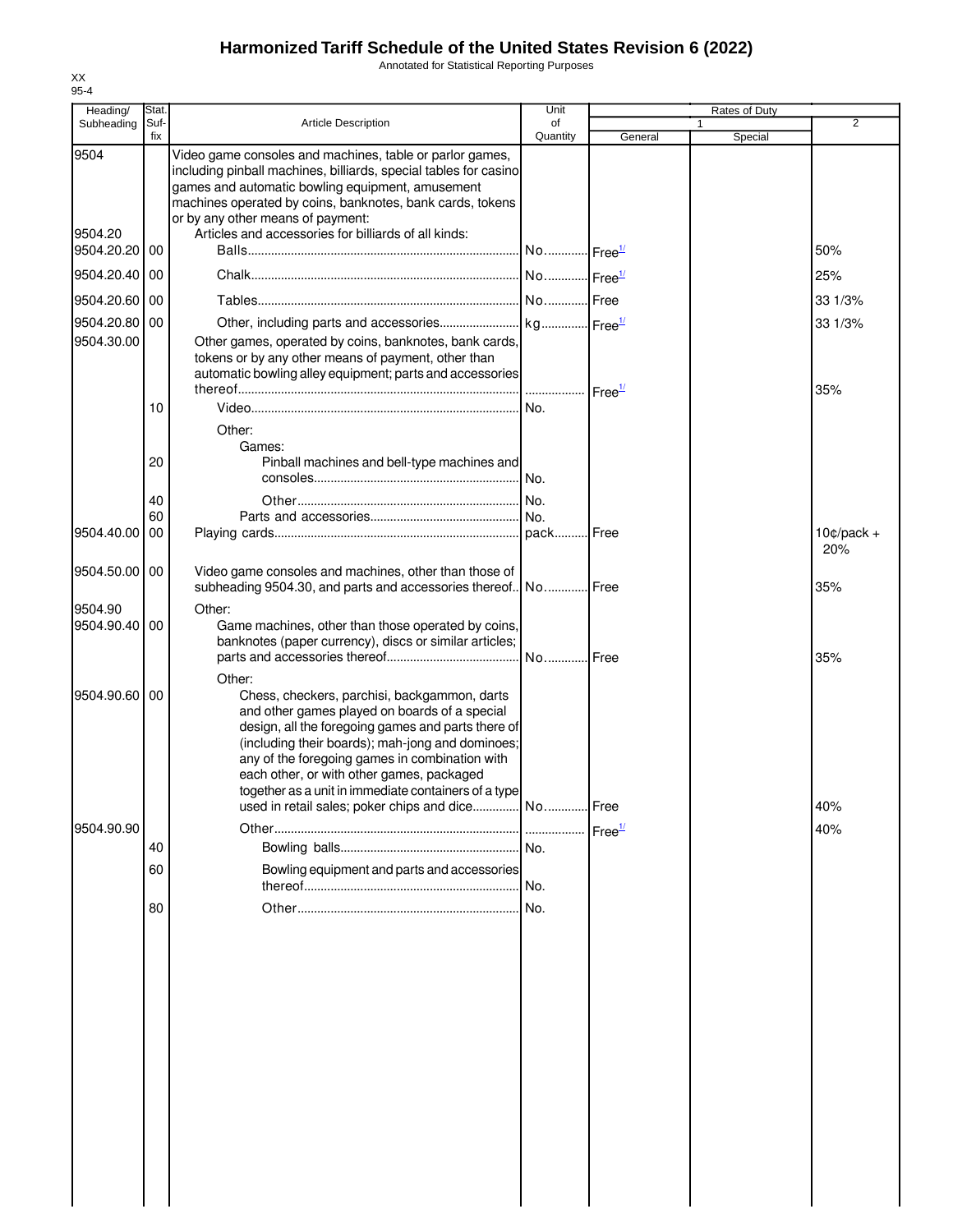Annotated for Statistical Reporting Purposes

| Stat.                                  |                                                                                                                                                                                                                                                                                                                            | Unit                                                                                                       |                                                                                                                                                                                                                             | Rates of Duty                                                                                                          |                                                                               |
|----------------------------------------|----------------------------------------------------------------------------------------------------------------------------------------------------------------------------------------------------------------------------------------------------------------------------------------------------------------------------|------------------------------------------------------------------------------------------------------------|-----------------------------------------------------------------------------------------------------------------------------------------------------------------------------------------------------------------------------|------------------------------------------------------------------------------------------------------------------------|-------------------------------------------------------------------------------|
| fix                                    |                                                                                                                                                                                                                                                                                                                            |                                                                                                            |                                                                                                                                                                                                                             |                                                                                                                        | $\overline{2}$                                                                |
|                                        | Festive, carnival or other entertainment articles, including                                                                                                                                                                                                                                                               |                                                                                                            |                                                                                                                                                                                                                             |                                                                                                                        |                                                                               |
|                                        | thereof:                                                                                                                                                                                                                                                                                                                   |                                                                                                            |                                                                                                                                                                                                                             |                                                                                                                        |                                                                               |
| l 00                                   |                                                                                                                                                                                                                                                                                                                            |                                                                                                            |                                                                                                                                                                                                                             |                                                                                                                        | 60%                                                                           |
|                                        |                                                                                                                                                                                                                                                                                                                            |                                                                                                            |                                                                                                                                                                                                                             |                                                                                                                        | 20%                                                                           |
| l 00                                   |                                                                                                                                                                                                                                                                                                                            |                                                                                                            |                                                                                                                                                                                                                             |                                                                                                                        | 20%<br>80%                                                                    |
| 10                                     |                                                                                                                                                                                                                                                                                                                            |                                                                                                            |                                                                                                                                                                                                                             |                                                                                                                        | 60%                                                                           |
| 20                                     |                                                                                                                                                                                                                                                                                                                            |                                                                                                            | Free                                                                                                                                                                                                                        |                                                                                                                        | 90%                                                                           |
| 10<br>20                               |                                                                                                                                                                                                                                                                                                                            |                                                                                                            |                                                                                                                                                                                                                             |                                                                                                                        |                                                                               |
| 00                                     | Other:<br>Magic tricks and practical joke articles; parts and                                                                                                                                                                                                                                                              |                                                                                                            |                                                                                                                                                                                                                             |                                                                                                                        | 70%                                                                           |
|                                        | noisemakers; parts and accessories thereof                                                                                                                                                                                                                                                                                 |                                                                                                            |                                                                                                                                                                                                                             |                                                                                                                        | 45%                                                                           |
|                                        |                                                                                                                                                                                                                                                                                                                            |                                                                                                            |                                                                                                                                                                                                                             |                                                                                                                        | 25%                                                                           |
|                                        | Articles and equipment for general physical exercise,<br>gymnastics, athletics, other sports (including table-tennis) or<br>outdoor games, not specified or included elsewhere in this<br>chapter; swimming pools and wading pools; parts and<br>accessories thereof:<br>Snow-skis and other snow-ski equipment; parts and |                                                                                                            |                                                                                                                                                                                                                             |                                                                                                                        |                                                                               |
|                                        | Skis and parts and accessories thereof, except ski<br>poles:                                                                                                                                                                                                                                                               |                                                                                                            |                                                                                                                                                                                                                             |                                                                                                                        |                                                                               |
| 00                                     |                                                                                                                                                                                                                                                                                                                            |                                                                                                            |                                                                                                                                                                                                                             |                                                                                                                        | 33 1/3%                                                                       |
|                                        |                                                                                                                                                                                                                                                                                                                            |                                                                                                            |                                                                                                                                                                                                                             | CL, CO, D, E, IL,<br>JO, KR, MA, OM,                                                                                   | 33 1/3%                                                                       |
| 10                                     |                                                                                                                                                                                                                                                                                                                            |                                                                                                            |                                                                                                                                                                                                                             |                                                                                                                        |                                                                               |
| 00                                     |                                                                                                                                                                                                                                                                                                                            | No                                                                                                         |                                                                                                                                                                                                                             |                                                                                                                        | 45%                                                                           |
|                                        | Ski bindings and parts and accessories thereof:                                                                                                                                                                                                                                                                            |                                                                                                            |                                                                                                                                                                                                                             |                                                                                                                        |                                                                               |
|                                        |                                                                                                                                                                                                                                                                                                                            |                                                                                                            |                                                                                                                                                                                                                             |                                                                                                                        | 45%                                                                           |
|                                        |                                                                                                                                                                                                                                                                                                                            |                                                                                                            |                                                                                                                                                                                                                             | CO, D, E, IL, JO,<br>KR, MA, OM, P,<br>PA, PE, S, SG)                                                                  |                                                                               |
| 9505.90.20<br>9506.11.20<br>9506.11.40 | Suf-<br>9505.10.10<br>9505.10.15 00<br>9505.10.25<br>9505.10.30 00<br>9505.10.40<br>9505.10.50<br>9505.90.40 00<br>9505.90.60 00<br>80<br>9506.11.60<br>9506.12.40<br>00<br>9506.12.80 00                                                                                                                                  | <b>Article Description</b><br>thereof:<br>Christmas ornaments:<br>Other:<br>Other:<br>accessories thereof: | of<br>Quantity<br>magic tricks and practical joke articles; parts and accessories<br>Articles for Christmas festivities and parts and accessories<br>Confetti, paper spirals or streamers, party favors and<br>INo.<br>prs. | General<br>.l Free<br>No Free<br>No Free<br>$2.6\%$ <sup>1/</sup><br>$\mathsf{I}$ Free $^{\underline{\mathsf{1\ell}}}$ | Special<br>Free (A*, AU, BH,<br>P, PA, PE, S, SG)<br>Free (A, AU, BH, CL, 45% |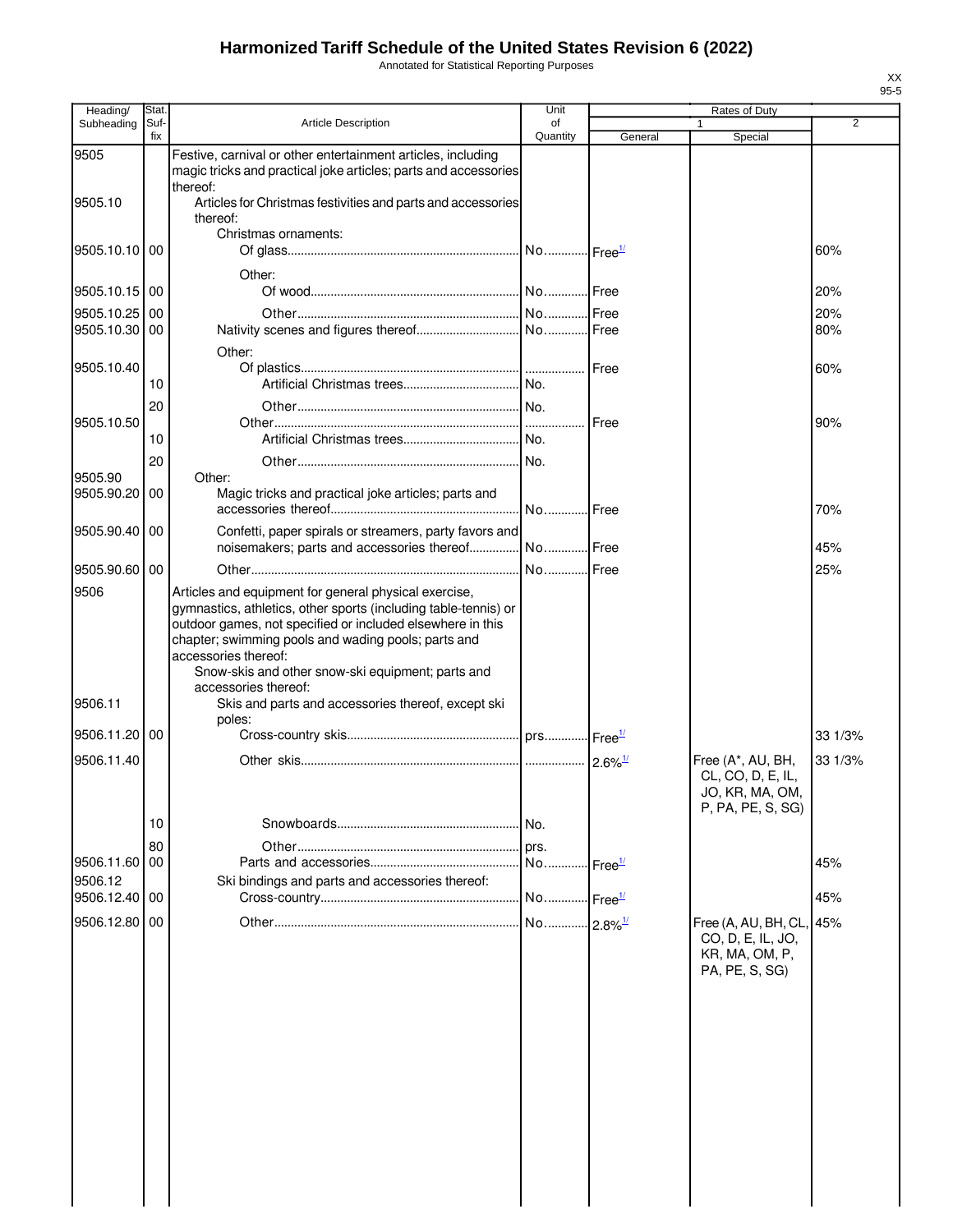Annotated for Statistical Reporting Purposes

| Heading/                                           | Stat.       |                                                                                                                                                                                                                                                                                                                                                                            | Unit           |         | Rates of Duty                                                                         |                |
|----------------------------------------------------|-------------|----------------------------------------------------------------------------------------------------------------------------------------------------------------------------------------------------------------------------------------------------------------------------------------------------------------------------------------------------------------------------|----------------|---------|---------------------------------------------------------------------------------------|----------------|
| Subheading                                         | Suf-<br>fix | <b>Article Description</b>                                                                                                                                                                                                                                                                                                                                                 | οf<br>Quantity | General | 1<br>Special                                                                          | $\overline{2}$ |
| 9506 (con.)<br>9506.19<br>9506.19.40<br>9506.19.80 | 00          | Articles and equipment for general physical exercise,<br>gymnastics, athletics, other sports (including table-tennis) or<br>outdoor games, not specified or included elsewhere in this<br>chapter; swimming pools and wading pools; parts and<br>accessories thereof: (con.)<br>Snow-skis and other snow-ski equipment; parts and<br>accessories thereof: (con.)<br>Other: |                |         | Free (A*, AU, BH,                                                                     | 45%<br>45%     |
|                                                    |             |                                                                                                                                                                                                                                                                                                                                                                            |                |         | CL, CO, D, E, IL,<br>JO, KR, MA, OM,<br>P, PA, PE, S, SG)                             |                |
|                                                    | 40<br>80    | Ski poles and parts and accessories                                                                                                                                                                                                                                                                                                                                        | No.            |         |                                                                                       |                |
| 9506.21<br>9506.21.40                              | 00          | Water skis, surf boards, sailboards and other water-sport<br>equipment; parts and accessories thereof:<br>Sailboards and parts and accessories thereof:                                                                                                                                                                                                                    |                |         |                                                                                       | 30%            |
| 9506.21.80 00                                      |             |                                                                                                                                                                                                                                                                                                                                                                            |                |         |                                                                                       | 30%            |
| 9506.29.00                                         |             |                                                                                                                                                                                                                                                                                                                                                                            |                |         |                                                                                       | 40%            |
|                                                    | 20          |                                                                                                                                                                                                                                                                                                                                                                            |                |         |                                                                                       |                |
|                                                    | 30          |                                                                                                                                                                                                                                                                                                                                                                            |                |         |                                                                                       |                |
|                                                    | 80          | Golf clubs and other golf equipment; parts and accessories<br>thereof:                                                                                                                                                                                                                                                                                                     |                |         |                                                                                       |                |
| 9506.31.00 00                                      |             |                                                                                                                                                                                                                                                                                                                                                                            |                |         | Free (A, AU, BH, CL, 30%<br>CO, D, E, IL, JO,<br>JP, KR, MA, OM,<br>P, PA, PE, S, SG) |                |
| 9506.32.00 00                                      |             |                                                                                                                                                                                                                                                                                                                                                                            |                |         |                                                                                       | 30%            |
| 9506.39.00                                         |             |                                                                                                                                                                                                                                                                                                                                                                            |                |         | Free (A, AU, BH, CL, 30%<br>CO, D, E, IL, JO,<br>JP, KR, MA, OM,<br>P, PA, PE, S, SG) |                |
|                                                    | 60          |                                                                                                                                                                                                                                                                                                                                                                            |                |         |                                                                                       |                |
|                                                    | 80          |                                                                                                                                                                                                                                                                                                                                                                            | No.            |         |                                                                                       |                |
| 9506.40.00                                         | 00          | Articles and equipment for table-tennis, and parts and                                                                                                                                                                                                                                                                                                                     | No 5.1%        |         | Free (A, AU, BH, CL, 30%<br>CO, D, E, IL, JO,<br>KR, MA, OM, P,<br>PA, PE, S, SG)     |                |
|                                                    |             |                                                                                                                                                                                                                                                                                                                                                                            |                |         |                                                                                       |                |
|                                                    |             |                                                                                                                                                                                                                                                                                                                                                                            |                |         |                                                                                       |                |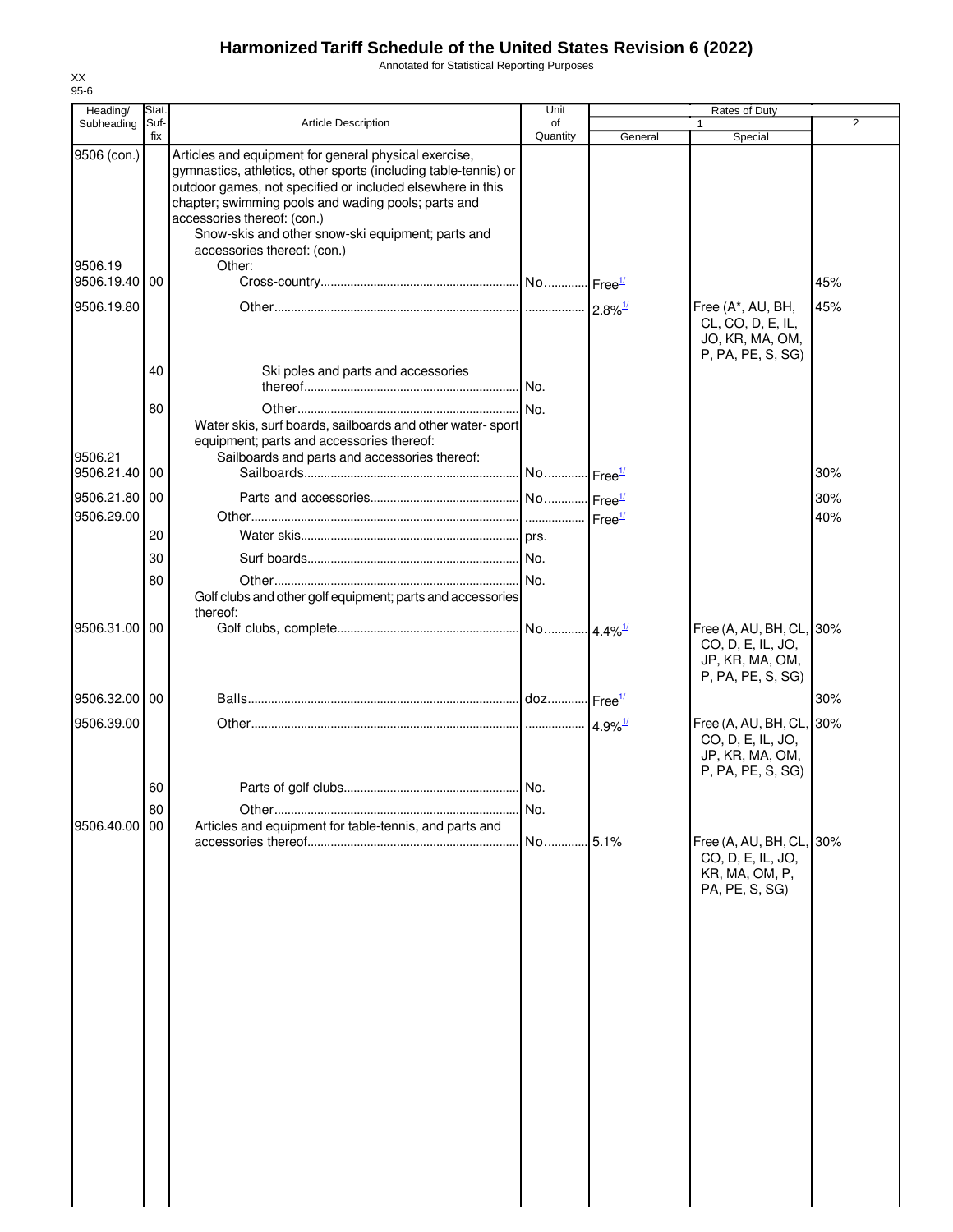Annotated for Statistical Reporting Purposes

| Heading/      | Stat. |                                                                                                                                                                                                                                                                                                                                                                                | Unit     |                     | Rates of Duty                                                                         |                |
|---------------|-------|--------------------------------------------------------------------------------------------------------------------------------------------------------------------------------------------------------------------------------------------------------------------------------------------------------------------------------------------------------------------------------|----------|---------------------|---------------------------------------------------------------------------------------|----------------|
| Subheading    | Suf-  | <b>Article Description</b>                                                                                                                                                                                                                                                                                                                                                     | of       |                     |                                                                                       | $\overline{2}$ |
| 9506 (con.)   | fix   | Articles and equipment for general physical exercise,<br>gymnastics, athletics, other sports (including table-tennis) or<br>outdoor games, not specified or included elsewhere in this<br>chapter; swimming pools and wading pools; parts and<br>accessories thereof: (con.)<br>Tennis, badminton or similar rackets, whether or not strung;<br>parts and accessories thereof: | Quantity | General             | Special                                                                               |                |
| 9506.51       |       | Lawn-tennis rackets, whether or not strung, and parts<br>and accessories thereof:                                                                                                                                                                                                                                                                                              |          |                     |                                                                                       |                |
| 9506.51.20 00 |       |                                                                                                                                                                                                                                                                                                                                                                                |          |                     | Free (A, AU, BH, CL, 30%<br>CO, D, E, IL, JO,<br>KR, MA, OM, P,<br>PA, PE, S, SG)     |                |
| 9506.51.40 00 |       |                                                                                                                                                                                                                                                                                                                                                                                |          |                     | Free (A, AU, BH, CL, 30%<br>CO, D, E, IL, JO,<br>JP, KR, MA, OM,<br>P, PA, PE, S, SG) |                |
| 9506.51.60 00 |       |                                                                                                                                                                                                                                                                                                                                                                                |          |                     | Free (A, AU, BH, CL, 30%<br>CO, D, E, IL, JO,<br>JP, KR, MA, OM,<br>P, PA, PE, S, SG) |                |
| 9506.59       |       | Other:                                                                                                                                                                                                                                                                                                                                                                         |          |                     |                                                                                       |                |
| 9506.59.40    |       | Badminton rackets and parts and accessories                                                                                                                                                                                                                                                                                                                                    |          | 5.6%                | Free (A, AU, BH, CL, 30%<br>CO, D, E, IL, JO,<br>KR, MA, OM, P,<br>PA, PE, S, SG)     |                |
|               | 40    |                                                                                                                                                                                                                                                                                                                                                                                |          |                     |                                                                                       |                |
|               | 80    |                                                                                                                                                                                                                                                                                                                                                                                |          |                     |                                                                                       |                |
| 9506.59.80    |       |                                                                                                                                                                                                                                                                                                                                                                                |          | $4\%$ <sup>1/</sup> | Free (A, AU, BH, CL, 40%<br>CO, D, E, IL, JO,<br>KR, MA, OM, P,<br>PA, PE, S, SG)     |                |
|               | 20    |                                                                                                                                                                                                                                                                                                                                                                                |          |                     |                                                                                       |                |
|               | 40    |                                                                                                                                                                                                                                                                                                                                                                                |          |                     |                                                                                       |                |
|               | 60    | Other, including parts and accessories No.                                                                                                                                                                                                                                                                                                                                     |          |                     |                                                                                       |                |
|               |       |                                                                                                                                                                                                                                                                                                                                                                                |          |                     |                                                                                       |                |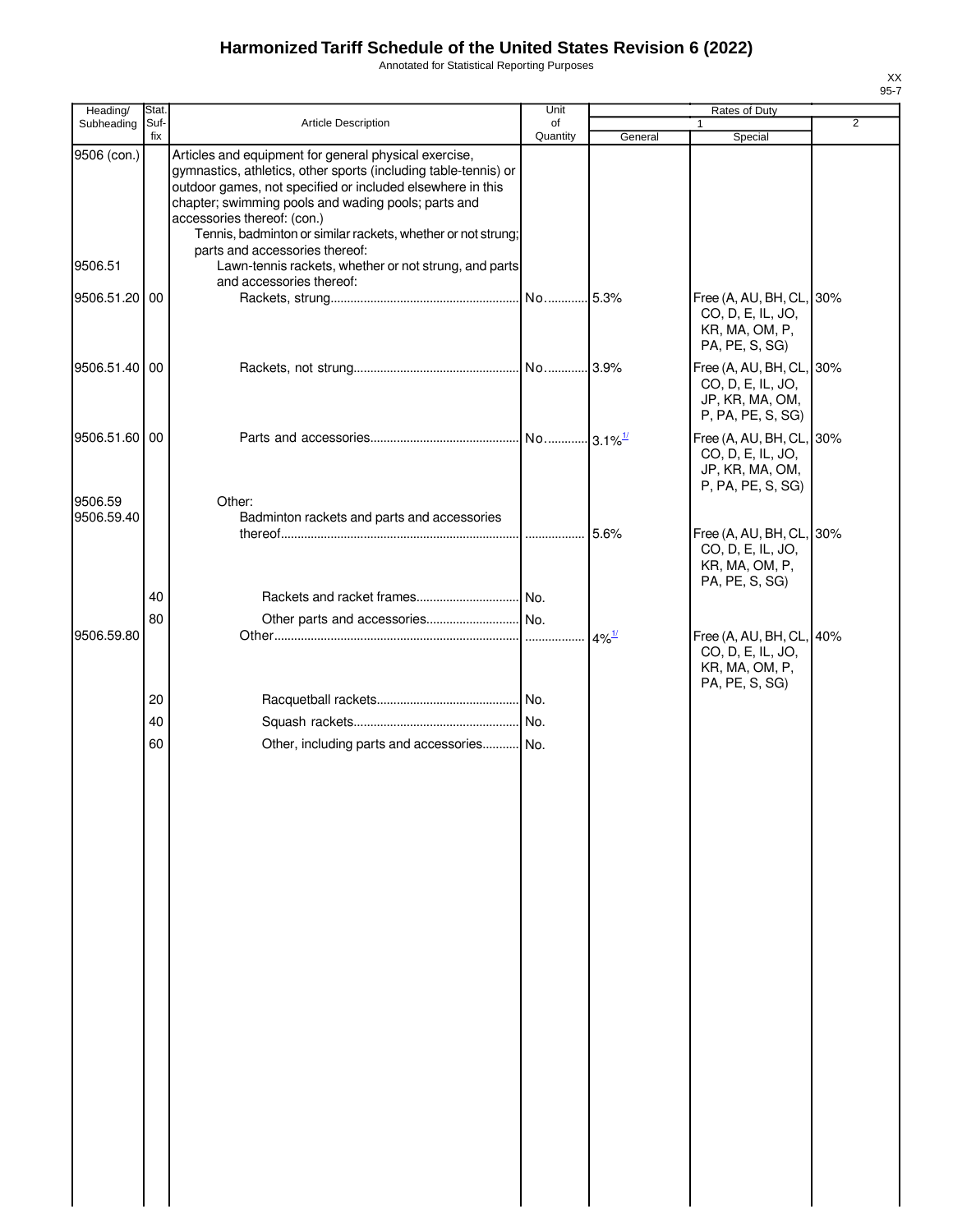Annotated for Statistical Reporting Purposes

| Heading/      | <b>Stat</b> |                                                                                                                                                                                                                                                                              | Unit                  |                       | Rates of Duty                                                                     |                |
|---------------|-------------|------------------------------------------------------------------------------------------------------------------------------------------------------------------------------------------------------------------------------------------------------------------------------|-----------------------|-----------------------|-----------------------------------------------------------------------------------|----------------|
| Subheading    | Suf-<br>fix | <b>Article Description</b>                                                                                                                                                                                                                                                   | of<br>Quantity        | General               | Special                                                                           | $\overline{2}$ |
| 9506 (con.)   |             | Articles and equipment for general physical exercise,<br>gymnastics, athletics, other sports (including table-tennis) or<br>outdoor games, not specified or included elsewhere in this<br>chapter; swimming pools and wading pools; parts and<br>accessories thereof: (con.) |                       |                       |                                                                                   |                |
| 9506.61.00 00 |             | Balls, other than golf balls and table-tennis balls:                                                                                                                                                                                                                         | No Free <sup>1/</sup> |                       |                                                                                   | 30%            |
| 9506.62       |             | Inflatable balls:                                                                                                                                                                                                                                                            |                       |                       |                                                                                   |                |
| 9506.62.40    |             |                                                                                                                                                                                                                                                                              |                       | Free <sup>1/</sup>    |                                                                                   | 30%            |
|               | 40          |                                                                                                                                                                                                                                                                              |                       |                       |                                                                                   |                |
|               | 80          |                                                                                                                                                                                                                                                                              |                       |                       |                                                                                   |                |
| 9506.62.80    |             |                                                                                                                                                                                                                                                                              |                       | $4.8\%$ <sup>1/</sup> | Free (A*, AU, BH,<br>CL, CO, D, E, IL,<br>JO, KR, MA, OM,<br>P, PA, PE, S, SG)    | 30%            |
|               | 20          |                                                                                                                                                                                                                                                                              |                       |                       |                                                                                   |                |
|               | 40          |                                                                                                                                                                                                                                                                              |                       |                       |                                                                                   |                |
|               | 60          |                                                                                                                                                                                                                                                                              |                       |                       |                                                                                   |                |
| 9506.69       |             | Other:                                                                                                                                                                                                                                                                       |                       |                       |                                                                                   |                |
| 9506.69.20    |             |                                                                                                                                                                                                                                                                              |                       | Free <sup>1/</sup>    |                                                                                   | 30%            |
|               | 40          |                                                                                                                                                                                                                                                                              |                       |                       |                                                                                   |                |
|               | 80          |                                                                                                                                                                                                                                                                              |                       |                       |                                                                                   |                |
| 9506.69.40    | 00          | Noninflatable hollow balls not over 19 cm in                                                                                                                                                                                                                                 | No                    | $5.4\%$ <sup>1/</sup> | Free (A*, AU, BH,<br>CL, CO, D, E, IL,<br>JO, KR, MA, OM,<br>P, PA, PE, S, SG)    | 70%            |
| 9506.69.60    |             |                                                                                                                                                                                                                                                                              |                       | $4.9\%$ <sup>1/</sup> | Free (A*, AU, BH,<br>CL, CO, D, E, IL,<br>JO, KR, MA, OM,                         | 30%            |
|               | 10          |                                                                                                                                                                                                                                                                              |                       |                       | P, PA, PE, S, SG)                                                                 |                |
|               | 20          |                                                                                                                                                                                                                                                                              |                       |                       |                                                                                   |                |
| 9506.70       |             | Ice skates and roller skates, including skating boots with<br>skates attached; parts and accessories thereof:                                                                                                                                                                |                       |                       |                                                                                   |                |
| 9506.70.20    | 10          | Roller skates and parts and accessories thereof                                                                                                                                                                                                                              | .                     | Free                  |                                                                                   | 20%            |
|               | 90          |                                                                                                                                                                                                                                                                              |                       |                       |                                                                                   |                |
| 9506.70.40    | 00          |                                                                                                                                                                                                                                                                              |                       |                       | Free (A, AU, BH, CL, 20%<br>CO, D, E, IL, JO,<br>KR, MA, OM, P,<br>PA, PE, S, SG) |                |
| 9506.70.60    |             | Other, including parts and accessories for ice skates                                                                                                                                                                                                                        |                       | Free <sup>1/</sup>    |                                                                                   | 20%            |
|               | 40          |                                                                                                                                                                                                                                                                              |                       |                       |                                                                                   |                |
|               | 80          |                                                                                                                                                                                                                                                                              |                       |                       |                                                                                   |                |
|               |             |                                                                                                                                                                                                                                                                              |                       |                       |                                                                                   |                |
|               |             |                                                                                                                                                                                                                                                                              |                       |                       |                                                                                   |                |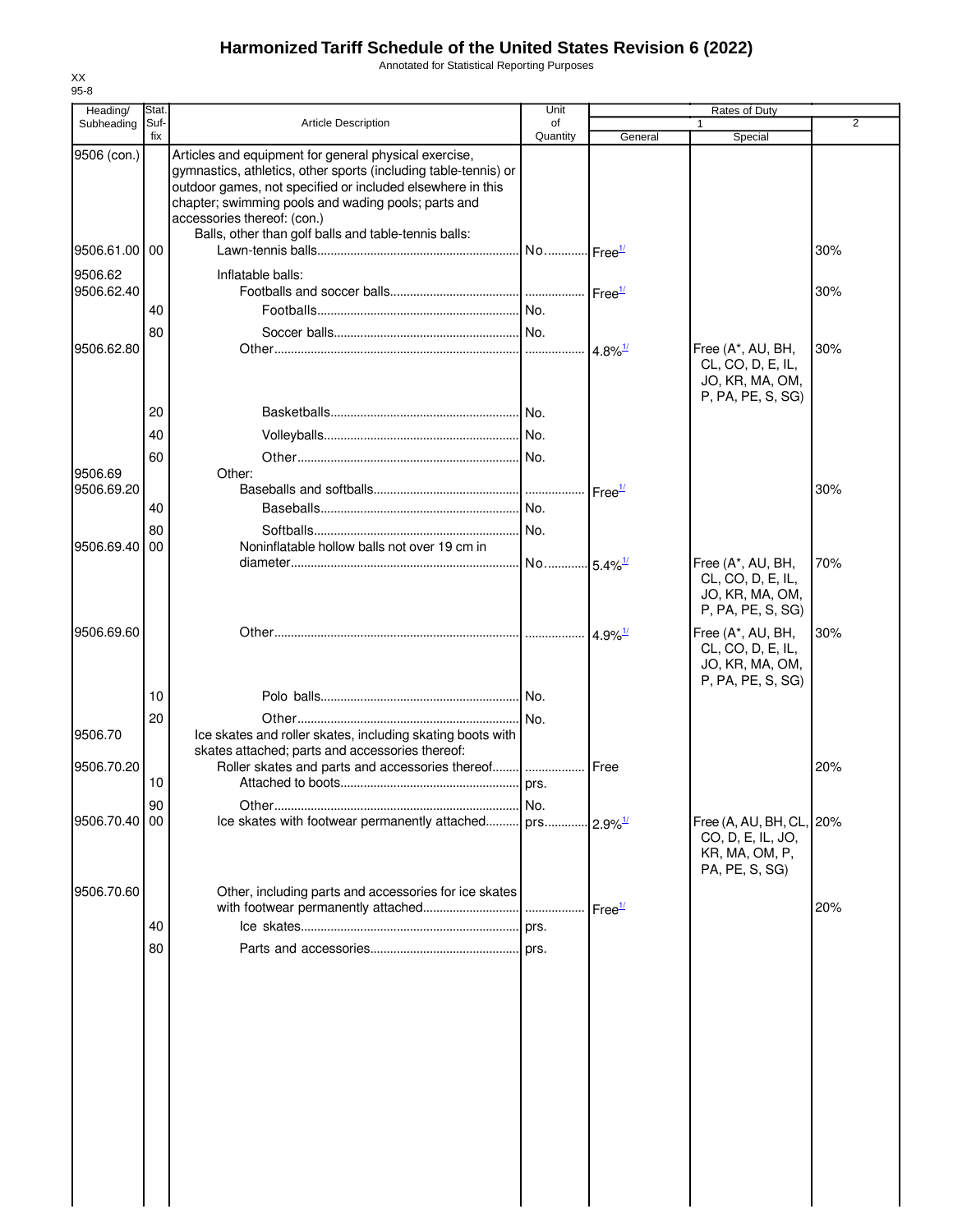Annotated for Statistical Reporting Purposes

| Heading/              | <b>Stat</b> |                                                                                                                                                                                                                                                                              | Unit                  |                       | Rates of Duty                                                                  |                |
|-----------------------|-------------|------------------------------------------------------------------------------------------------------------------------------------------------------------------------------------------------------------------------------------------------------------------------------|-----------------------|-----------------------|--------------------------------------------------------------------------------|----------------|
| Subheading            | Suf-<br>fix | <b>Article Description</b>                                                                                                                                                                                                                                                   | of<br>Quantity        | General               | Special                                                                        | $\overline{2}$ |
| 9506 (con.)           |             | Articles and equipment for general physical exercise,<br>gymnastics, athletics, other sports (including table-tennis) or<br>outdoor games, not specified or included elsewhere in this<br>chapter; swimming pools and wading pools; parts and<br>accessories thereof: (con.) |                       |                       |                                                                                |                |
| 9506.91.00            |             | Other:<br>Articles and equipment for general physical exercise,<br>gymnastics or athletics; parts and accessories                                                                                                                                                            |                       | $4.6\%$ <sup>1/</sup> | Free (A*, AU, BH,<br>CL, CO, D, E, IL,<br>JO, KR, MA, OM,                      | 40%            |
|                       |             |                                                                                                                                                                                                                                                                              |                       |                       | P, PA, PE, S, SG)                                                              |                |
|                       | 10          |                                                                                                                                                                                                                                                                              |                       |                       |                                                                                |                |
|                       | 20          |                                                                                                                                                                                                                                                                              |                       |                       |                                                                                |                |
| 9506.99<br>9506.99.05 | 30          | Other:<br>Archery articles and equipment and parts and                                                                                                                                                                                                                       |                       | Free <sup>1/</sup>    |                                                                                | 35%            |
|                       | 10          |                                                                                                                                                                                                                                                                              | No.                   |                       |                                                                                |                |
|                       | 20          |                                                                                                                                                                                                                                                                              |                       |                       |                                                                                |                |
|                       | 30          | Badminton articles and equipment, except rackets,<br>and parts and accessories thereof:                                                                                                                                                                                      |                       |                       |                                                                                |                |
| 9506.99.08            | 00          |                                                                                                                                                                                                                                                                              | No 2.8%<br>kg         |                       | Free (A+, AU, BH,<br>CL, CO, D, E, IL,<br>JO, KR, MA, OM,                      | 30%            |
|                       |             |                                                                                                                                                                                                                                                                              |                       |                       | P, PA, PE, S, SG)                                                              |                |
| 9506.99.12 00         |             |                                                                                                                                                                                                                                                                              | No 5.6%               |                       | Free (A*, AU, BH,<br>CL, CO, D, E, IL,<br>JO, KR, MA, OM,<br>P, PA, PE, S, SG) | 30%            |
| 9506.99.15 00         |             | Baseball articles and equipment, except balls, and                                                                                                                                                                                                                           |                       |                       |                                                                                | 30%            |
| 9506.99.20 00         |             | Football, soccer and polo articles and equip-ment,<br>except balls, and parts and accessories thereof No Free <sup>1/</sup>                                                                                                                                                  |                       |                       |                                                                                | 30%            |
| 9506.99.25            |             | Ice-hockey and field-hockey articles and<br>equipment, except balls and skates, and parts and                                                                                                                                                                                |                       |                       |                                                                                | 30%            |
|                       | 40          |                                                                                                                                                                                                                                                                              |                       |                       |                                                                                |                |
|                       | 80          | Other, including parts and accessories No.                                                                                                                                                                                                                                   |                       |                       |                                                                                |                |
| 9506.99.28            | 00          |                                                                                                                                                                                                                                                                              | No Free <sup>1/</sup> |                       |                                                                                | 30%            |
| 9506.99.30            | 00          | Lawn-tennis articles and equipment, except balls<br>and rackets, and parts and accessories thereof $\sim$ No 3.1% $\frac{1}{2}$                                                                                                                                              |                       |                       | Free (A*, AU, BH,<br>CL, CO, D, E, IL,<br>JO, KR, MA, OM,<br>P, PA, PE, S, SG) | 30%            |
| 9506.99.35 00         |             |                                                                                                                                                                                                                                                                              |                       |                       |                                                                                | 20%            |
|                       |             |                                                                                                                                                                                                                                                                              |                       |                       |                                                                                |                |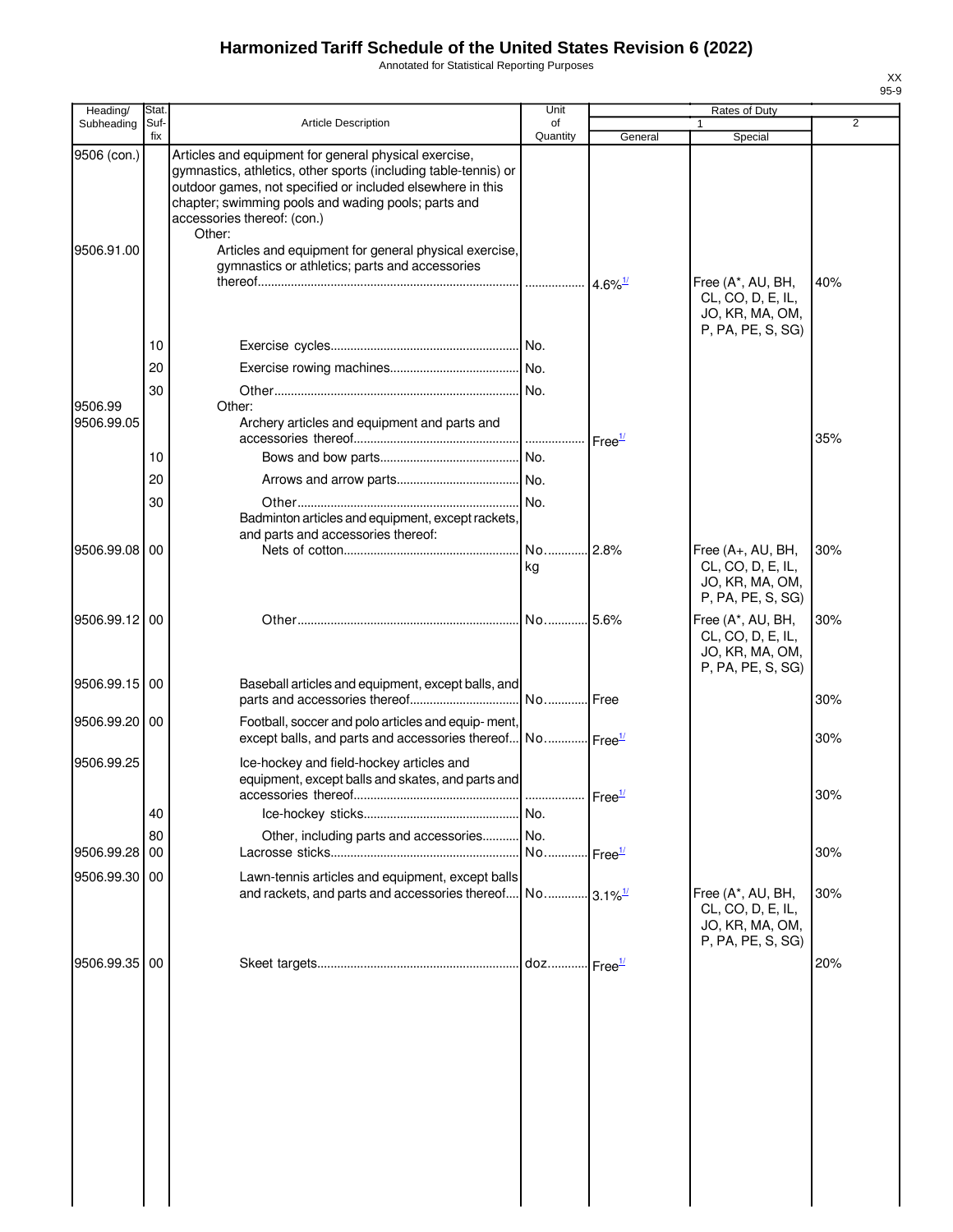Annotated for Statistical Reporting Purposes

| Heading/          | Stat.       |                                                                                                                                                                                                                                                                              | Unit           |                     | Rates of Duty                                                                                       |         |
|-------------------|-------------|------------------------------------------------------------------------------------------------------------------------------------------------------------------------------------------------------------------------------------------------------------------------------|----------------|---------------------|-----------------------------------------------------------------------------------------------------|---------|
| Subheading        | Suf-<br>fix | Article Description                                                                                                                                                                                                                                                          | of<br>Quantity | General             | 1<br>Special                                                                                        | 2       |
| 9506 (con.)       |             | Articles and equipment for general physical exercise,<br>gymnastics, athletics, other sports (including table-tennis) or<br>outdoor games, not specified or included elsewhere in this<br>chapter; swimming pools and wading pools; parts and<br>accessories thereof: (con.) |                |                     |                                                                                                     |         |
| 9506.99<br>(con.) |             | Other: (con.)<br>Other: (con.)<br>Sleds, bobsleds, toboggans and the like and parts                                                                                                                                                                                          |                |                     |                                                                                                     |         |
| 9506.99.40 00     |             | and accessories thereof:<br>Toboggans; bobsleds and luges of a kind used                                                                                                                                                                                                     |                |                     |                                                                                                     | Free    |
| 9506.99.45 00     |             | Other, including parts and accessories No 2.8% <sup>1/</sup>                                                                                                                                                                                                                 |                |                     | Free (A*, AU, BH,<br>CL, CO, D, E, IL,<br>JO, KR, MA, OM,                                           | 45%     |
| 9506.99.50 00     |             |                                                                                                                                                                                                                                                                              |                |                     | P, PA, PE, S, SG)<br>Free (A*, AU, BH,<br>CL, CO, D, E, IL,<br>JO, KR, MA, OM,<br>P, PA, PE, S, SG) | 33 1/3% |
| 9506.99.55 00     |             | Swimming pools and wading pools and parts and                                                                                                                                                                                                                                |                |                     | Free (A*, AU, BH,<br>CL, CO, D, E, IL,<br>JO, KR, MA, OM,<br>P, PA, PE, S, SG)                      | 80%     |
| 9506.99.60        |             |                                                                                                                                                                                                                                                                              |                | $4\%$ <sup>1/</sup> | Free (A*, AU, BH,<br>CL, CO, D, E, IL,<br>JO, KR, MA, OM,<br>P, PA, PE, S, SG)                      | 40%     |
|                   | 40          | Nets not elsewhere specified or included kg                                                                                                                                                                                                                                  |                |                     |                                                                                                     |         |
|                   | 80          |                                                                                                                                                                                                                                                                              | No.            |                     |                                                                                                     |         |
|                   |             |                                                                                                                                                                                                                                                                              |                |                     |                                                                                                     |         |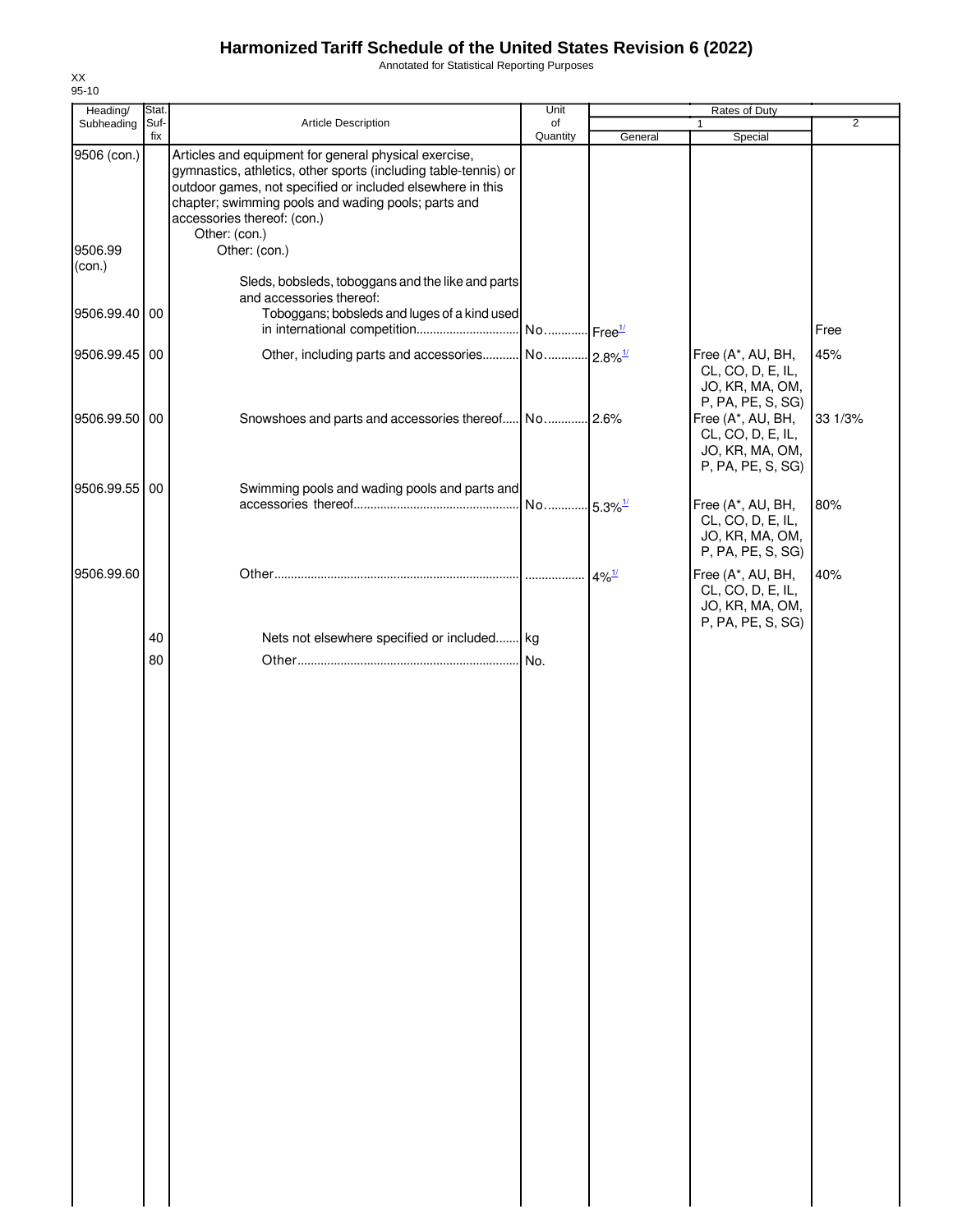Annotated for Statistical Reporting Purposes

| Heading/           | Stat.       |                                                                                                                                                                                                                                                         | Unit           |         | Rates of Duty                                                                         |     |
|--------------------|-------------|---------------------------------------------------------------------------------------------------------------------------------------------------------------------------------------------------------------------------------------------------------|----------------|---------|---------------------------------------------------------------------------------------|-----|
| Subheading         | Suf-<br>fix | <b>Article Description</b>                                                                                                                                                                                                                              | of<br>Quantity | General | Special                                                                               | 2   |
| 9507<br>9507.10.00 |             | Fishing rods, fish hooks and other line fishing tackle; fish<br>landing nets, butterfly nets and similar nets; decoy "birds" (other<br>than those of heading 9208 or 9705) and similar hunting or<br>shooting equipment; parts and accessories thereof: |                |         | Free (A+, AU, BH,<br>CL, CO, D, E, IL,<br>JO, KR, MA, OM,                             | 55% |
|                    |             |                                                                                                                                                                                                                                                         |                |         | P, PA, PE, S, SG)                                                                     |     |
|                    | 40          |                                                                                                                                                                                                                                                         |                |         |                                                                                       |     |
|                    | 80          |                                                                                                                                                                                                                                                         |                |         |                                                                                       |     |
| 9507.20            |             | Fish hooks, whether or not snelled:                                                                                                                                                                                                                     |                |         |                                                                                       |     |
| 9507.20.40 00      |             |                                                                                                                                                                                                                                                         |                |         | Free (A*, AU, BH,<br>CL, CO, D, E, IL,<br>JO, KR, MA, OM,<br>P, PA, PE, S, SG)        | 55% |
| 9507.20.80 00      |             |                                                                                                                                                                                                                                                         |                |         | Free (A*, AU, BH,<br>CL, CO, D, E, IL,<br>JO, JP, KR, MA,<br>OM, P, PA, PE, S,<br>SG) | 45% |
| 9507.30            |             | Fishing reels and parts and accessories thereof:                                                                                                                                                                                                        |                |         |                                                                                       |     |
|                    |             | Fishing reels:                                                                                                                                                                                                                                          |                |         |                                                                                       |     |
| 9507.30.20 00      |             |                                                                                                                                                                                                                                                         |                |         | Free (A+, AU, BH,<br>CL, CO, D, E, IL,<br>JO, KR, MA, OM,<br>P, PA, PE, S, SG)        | 55% |
| 9507.30.40 00      |             | Valued over \$2.70 but not over \$8.45 each No 24¢ each                                                                                                                                                                                                 |                |         | Free (A+, AU, BH,<br>CL, CO, D, E, IL,<br>JO, KR, MA, OM,<br>P, PA, PE, S, SG)        | 55% |
| 9507.30.60 00      |             |                                                                                                                                                                                                                                                         |                |         | Free (A*, AU, BH,<br>CL, CO, D, E, IL,<br>JO, JP, KR, MA,<br>OM, P, PA, PE, S,<br>SG) | 55% |
| 9507.30.80 00      |             |                                                                                                                                                                                                                                                         |                |         | Free (A*, AU, BH,<br>CL, CO, D, E, IL,<br>JO, KR, MA, OM,<br>P, PA, PE, S, SG)        | 55% |
|                    |             |                                                                                                                                                                                                                                                         |                |         |                                                                                       |     |
|                    |             |                                                                                                                                                                                                                                                         |                |         |                                                                                       |     |
|                    |             |                                                                                                                                                                                                                                                         |                |         |                                                                                       |     |
|                    |             |                                                                                                                                                                                                                                                         |                |         |                                                                                       |     |
|                    |             |                                                                                                                                                                                                                                                         |                |         |                                                                                       |     |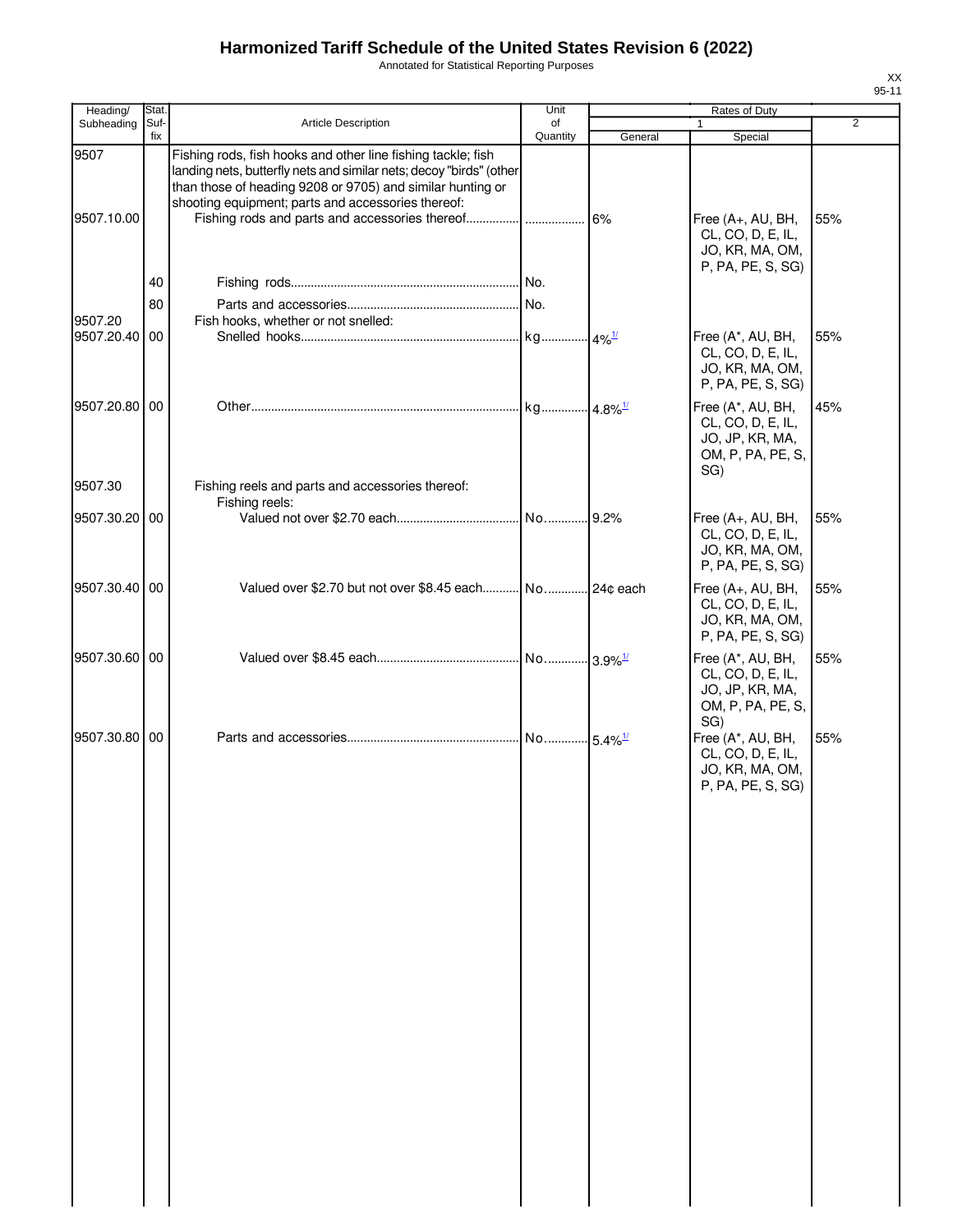Annotated for Statistical Reporting Purposes

| 95-12<br>Heading/        | Stat.       |                                                                                                                                                                                                                                                                | Unit                  |         | Rates of Duty                                                                                  |     |
|--------------------------|-------------|----------------------------------------------------------------------------------------------------------------------------------------------------------------------------------------------------------------------------------------------------------------|-----------------------|---------|------------------------------------------------------------------------------------------------|-----|
| Subheading               | Suf-<br>fix | <b>Article Description</b>                                                                                                                                                                                                                                     | of<br>Quantity        | General | Special                                                                                        | 2   |
| 9507 (con.)              |             | Fishing rods, fish hooks and other line fishing tackle; fish<br>landing nets, butterfly nets and similar nets; decoy "birds" (other<br>than those of heading 9208 or 9705) and similar hunting or<br>shooting equipment; parts and accessories thereof: (con.) |                       |         |                                                                                                |     |
| 9507.90<br>9507.90.20 00 |             | Other:<br>Fishing line put up and packaged for retail sale No 3.7% <sup>1/</sup>                                                                                                                                                                               |                       |         | Free (A*, AU, BH,<br>CL, CO, D, E, IL,<br>JO, JP, KR, MA,<br>OM, P, PA, PE, S,<br>SG)          | 65% |
| 9507.90.40 00            |             |                                                                                                                                                                                                                                                                |                       |         | Free (A*, AU, BH,<br>CL, CO, D, E, IL,<br>JO, KR, MA, OM,<br>P, PA, PE, S, SG)<br>$2.8\%$ (JP) | 55% |
| 9507.90.60 00            |             | Fish landing nets, butterfly nets and similar nets No 5%                                                                                                                                                                                                       |                       |         | Free (A*, AU, BH,<br>CL, CO, D, E, IL,<br>JO, KR, MA, OM,<br>P, PA, PE, S, SG)                 | 40% |
| 9507.90.70 00            |             | Other, including parts and accessories:                                                                                                                                                                                                                        |                       |         | Free (A+, AU, BH,<br>CL, CO, D, E, IL,<br>JO, KR, MA, OM,<br>P, PA, PE, S, SG)<br>4.5% (JP)    | 55% |
| 9507.90.80 00            |             | Other, including parts and accessories No 9%                                                                                                                                                                                                                   |                       |         | Free (A*, AU, BH,<br>CL, CO, D, E, IL,<br>JO, KR, MA, OM,<br>P, PA, PE, S, SG)                 | 55% |
| 9508                     |             | Traveling circuses and traveling menageries; amusement park<br>rides and water park amusements; fairground amusements,<br>including shooting galleries; traveling theaters; parts and<br>accessories thereof:                                                  |                       |         |                                                                                                |     |
| 9508.10.00 00            |             |                                                                                                                                                                                                                                                                |                       |         |                                                                                                | 35% |
| 9508.21.00 00            |             | Amusement park rides and water park amusements:                                                                                                                                                                                                                | No Free <sup>1/</sup> |         |                                                                                                | 35% |
| 9508.22.00 00            |             |                                                                                                                                                                                                                                                                |                       |         |                                                                                                | 35% |
| 9508.23.00 00            |             |                                                                                                                                                                                                                                                                |                       |         |                                                                                                | 35% |
| 9508.24.00 00            |             |                                                                                                                                                                                                                                                                |                       |         |                                                                                                | 35% |
| 9508.25.00 00            |             |                                                                                                                                                                                                                                                                |                       |         |                                                                                                | 35% |
| 9508.26.00 00            |             |                                                                                                                                                                                                                                                                |                       |         |                                                                                                | 35% |
| 9508.29.00 00            |             |                                                                                                                                                                                                                                                                |                       |         |                                                                                                | 35% |
| 9508.30.00 00            |             |                                                                                                                                                                                                                                                                |                       |         |                                                                                                | 35% |
| 9508.40.00 00            |             |                                                                                                                                                                                                                                                                |                       |         |                                                                                                | 35% |

XX